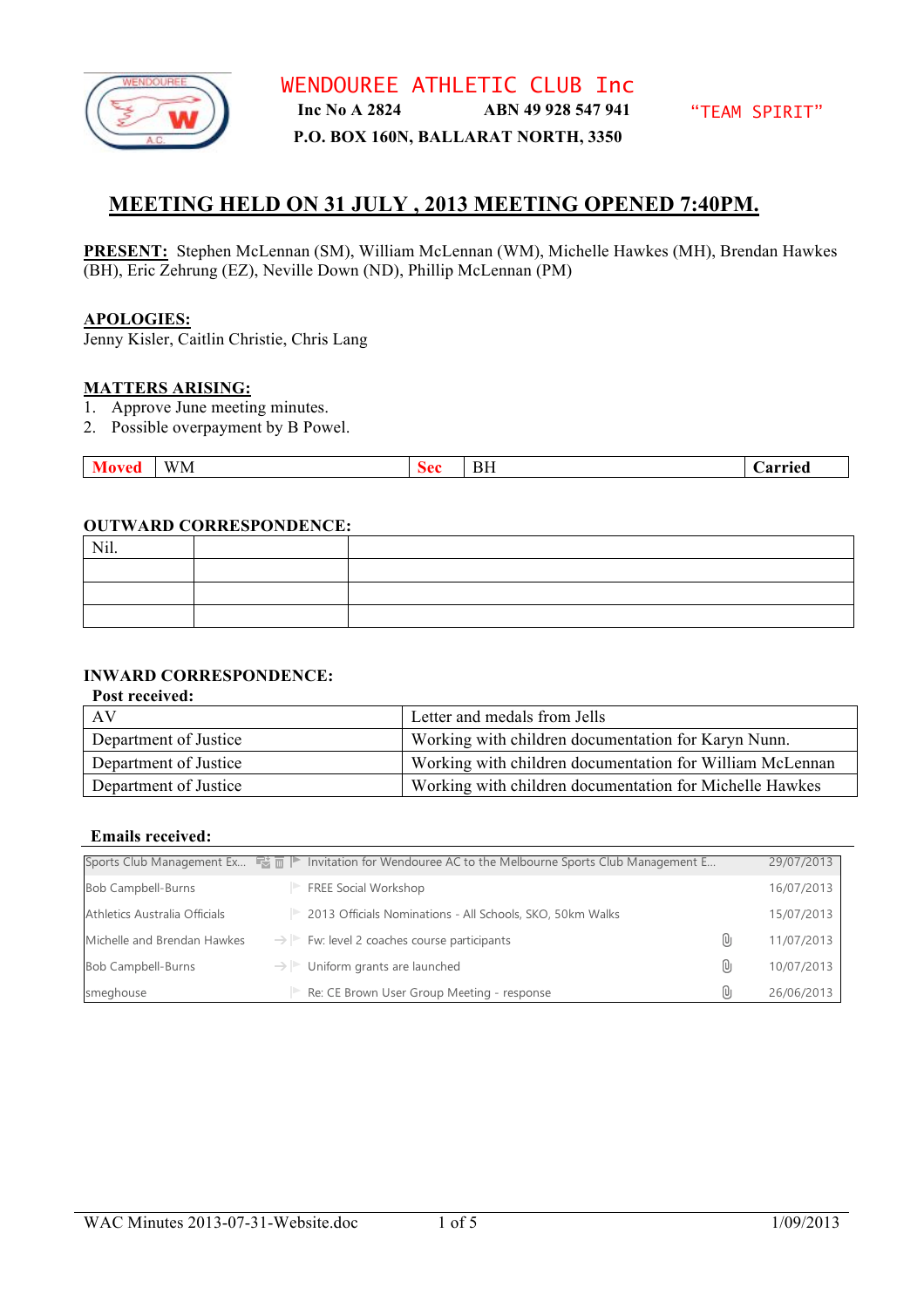# **ACCOUNTS FOR PAYMENT:**

| Item                          | Amount |
|-------------------------------|--------|
| W & J McLennan. AV fees.      | 50.00  |
| Hiring fees for hall.         | 195.00 |
| BRAC. Chas Suffren entry fee. | 141.00 |
|                               |        |
|                               |        |
|                               |        |
|                               |        |
|                               |        |
|                               |        |
|                               |        |
| <b>Total</b>                  | \$386  |
|                               |        |

| $\sim$<br>NL.<br>the contract of the contract of | - | $P_{\rm M}$ | arried |
|--------------------------------------------------|---|-------------|--------|
|                                                  |   |             |        |

# **TREASURER'S REPORT:**

Refer to report.

|  | ÐП | <br>WM | arried<br>. zi : |
|--|----|--------|------------------|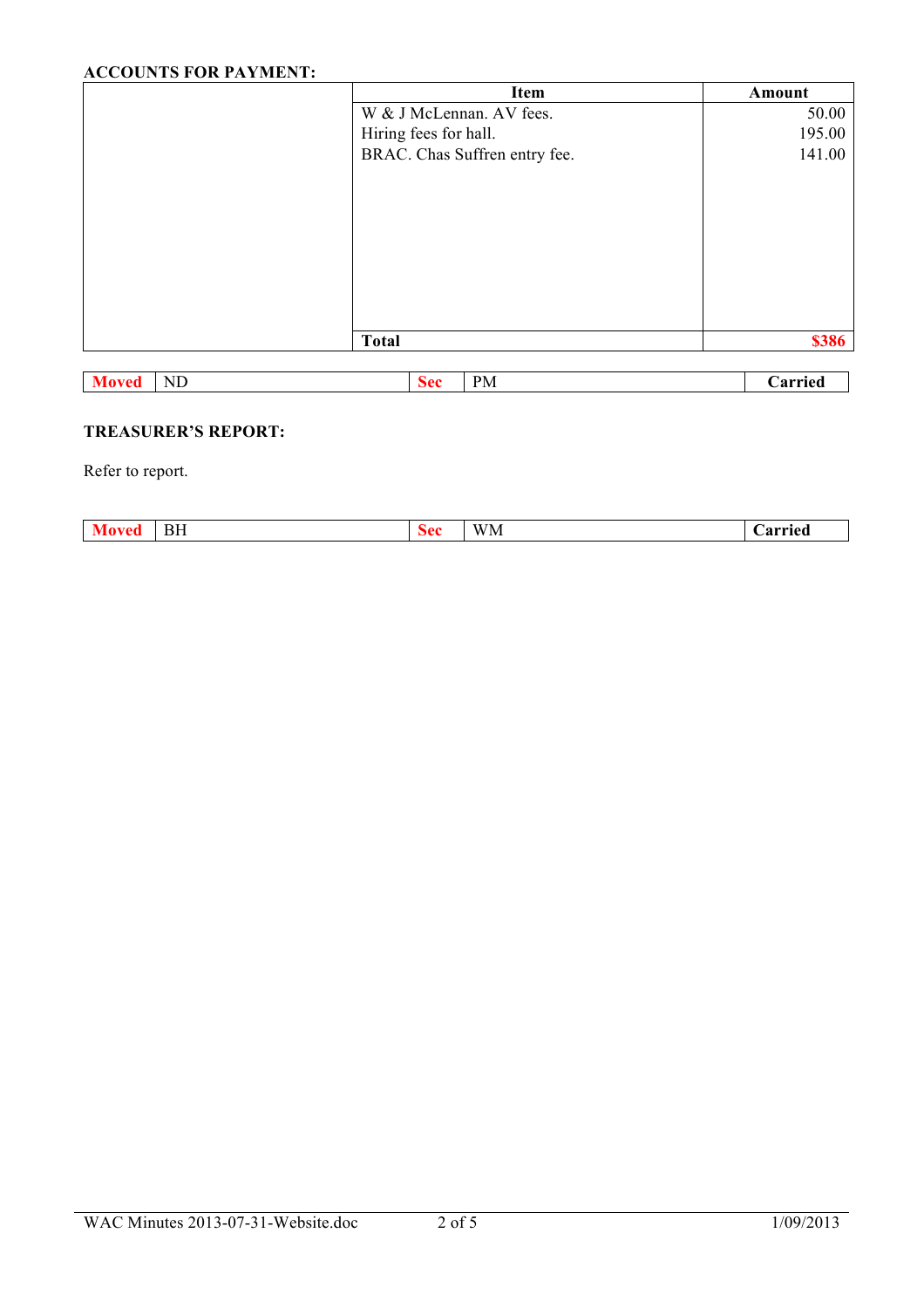# **REPORTS:**

### **FINANCIAL REPORT**: (Brendan Hawkes)

1. Invested \$30,000 (from Banksia) with Bendigo Bank. 3.91% for six months.

#### **SOCIAL REPORT:** (Michelle Hawkes)

1. Social night Saturday night at Robin Hood. Great response. So far 40 expected.

#### **FUNDRAISING REPORT:** (Steve McLennan)

1. Cans and bottles going well. Current price \$0.45/kg. Expecting to go up. Stockpiling at the moment.

#### **WOADY YALOAK REPORT:** (By Peter Luke.)

Nil

#### **BRAC REPORT:** (Neville Down)

- 1. Lights at Llanberris Reserve. 14 require replacement. Crane is the expensive part.
- 2. Brian Thomas. PA system. Interference from 4G network. Need to change channels. Expensive (approx \$5000), but needs to be done.
- 3. Changing locks to Llanberris Reserve.
- 4. Planning another officials day.
- 5. Attendance at coaches course very good. 21 people.

#### **TRACK REPORT (incl ATHLETICS VICTORIA)**: (Neville Down)

- 1. Track and Field committee meeting. Sunday. 11 August. 2:00pm.
	- Upcoming track and field season.
	- All Schools championship in November.
	- Country Championships in January.
	- Alternative additional events (additional to shield competition.)
- 2. Athletics Victoria AGM.
	- Ouick meeting lasted less than one hour.
	- Healthy finances.
	- Suggestion to allow athletes to register in October directly with AV. Possibly liked with Athletics Australia.
	- Pennants for U14m,  $40+m$ , U14w, U16w,  $40+w$ .
	- Two life memberships. Ann Lord and Helen Rieniets.

### **JUNIOR REPORT:** (By Brendan Hawkes.)

1. Cross country going well. Similar numbers as last year. Some juniors are transitioning to seniors events.

## **CROSS COUNTRY REPORT:** (Jeff Ellet)

1. Ballarat Harriers 5km/10km

|              | <b>Harriers Vic Park Results - 10,000m</b> |                  |       |                                     |    |  |  |
|--------------|--------------------------------------------|------------------|-------|-------------------------------------|----|--|--|
| <b>Place</b> | Name                                       | <b>Race Time</b> |       | <b>Handicap Actual Time Fastest</b> |    |  |  |
|              | <b>Alison Fidler</b>                       | 0:59:35          | 11:04 | 48:31                               | 13 |  |  |
|              | Natasha Typuszak                           | 1:00:17          | 18:44 | 41:33                               | 10 |  |  |
|              | <b>Michelle Hawkes</b>                     | 1:01:38          | 19:19 | 42:19                               | 11 |  |  |

#### **Harriers Vic Park Results - 5,000m Place Name Handicap Actual Time Fastest Race Time**  $\overline{\mathbf{1}}$ **Josh Hawkes**  $07:21$ 6 28:05  $20:44$ **Nick Fidler** 3  $\overline{2}$ 28:22 10:39  $17:43$ 1 3 **Griffin McGookin** 28:37 11:06  $17:31$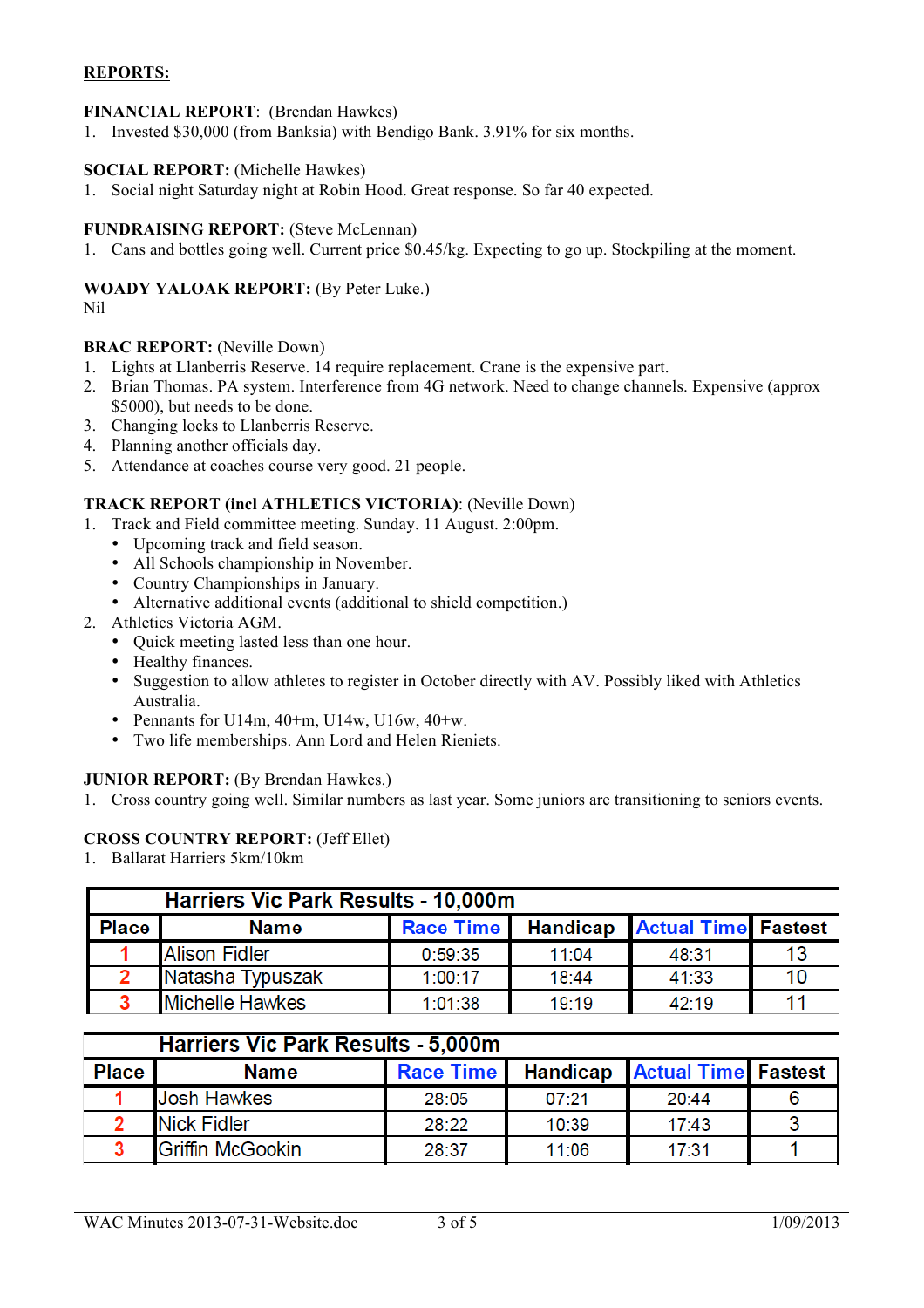2. Kingsley Curtis

| Place | Name                   | <b>Race Time I</b> |       | <b>Handicap Actual Time Fastest</b> |    |
|-------|------------------------|--------------------|-------|-------------------------------------|----|
|       | <b>Sam Williams</b>    | 34:03              | 12:49 | 21:14                               |    |
|       | <b>Nick Fidler</b>     | 34:20              | 12:18 | 22:02                               |    |
|       | <b>Alyssa Britnell</b> | 34:37              | 08:52 | 25:45                               | 12 |

3. Double By-pass

| Place. | <b>Name</b>        | <b>Race Time I</b> |       | <b>Handicap Actual Time Fastest</b> |    |
|--------|--------------------|--------------------|-------|-------------------------------------|----|
|        | Neville Down       | 36:57              | 14:11 | 22:46                               |    |
|        | Javcen Cruickshank | 37:11              | 08:23 | 28:48                               | 10 |
|        | Angela Williams    | 37:38              | 13:54 | 23:44                               |    |

|              | Little Bendigo Short Course (4km) |                  |       |                                     |  |  |
|--------------|-----------------------------------|------------------|-------|-------------------------------------|--|--|
| <b>Place</b> | <b>Name</b>                       | <b>Race Time</b> |       | <b>Handicap Actual Time Fastest</b> |  |  |
|              | <b>Alyssa Britnell</b>            | 28:21            | 07:09 | 21:12                               |  |  |
|              | <b>Heath McLennan</b>             | 28:56            | 08:30 | 20:26                               |  |  |
|              | <b>Nick Fidler</b>                | 29:00            | 10:08 | 18:53                               |  |  |

4. Pipeline Classic

|              | <b>Pipeline Results - 8300m</b> |                  |       |                                     |    |  |
|--------------|---------------------------------|------------------|-------|-------------------------------------|----|--|
| <b>Place</b> | <b>Name</b>                     | <b>Race Time</b> |       | <b>Handicap Actual Time Fastest</b> |    |  |
|              | <b>Mary Pickavance</b>          | 0:55:51          | 09:50 | 46:01                               | 14 |  |
|              | <b>Alison Fidler</b>            | 0:55:55          | 11:25 | 44:30                               | 13 |  |
|              | Neville Down                    | 0:56:44          | 23:27 | 33:17                               |    |  |

# **Shorter Distance Results**

| <b>Place</b> | <b>Name</b>         | <b>Race Time I</b> |       | <b>Handicap Actual Time Fastest</b> |  |
|--------------|---------------------|--------------------|-------|-------------------------------------|--|
|              | <b>Ben Shipham</b>  | 33:45              | 09:26 | 24:19                               |  |
|              | <b>Sam Williams</b> | 34:06              | 14:11 | 19:55                               |  |
|              | <b>Nick Fidler</b>  | 34:07              | 13:23 | 20:44                               |  |

5. Haddon  $7.2 \text{km}/3.5 \text{km}$ <br> $\overline{1.2 \text{d} \cdot \text{d} \cdot \text{d} \cdot \text{d} \cdot \text{d} \cdot \text{d} \cdot \text{d} \cdot \text{d} \cdot \text{d} \cdot \text{d} \cdot \text{d} \cdot \text{d} \cdot \text{d} \cdot \text{d} \cdot \text{d} \cdot \text{d} \cdot \text{d} \cdot \text{d} \cdot \text{d} \cdot \text{d} \cdot \text{d} \cdot \text{d} \cdot \text{d} \cdot \text{d} \cdot \text{d} \cdot \text{d} \cdot \text$ 

| <b>Place</b> | <b>Name</b>        | <b>Race Time</b> |       | <b>Handicap</b> Actual Time <b>Fastest</b> |  |
|--------------|--------------------|------------------|-------|--------------------------------------------|--|
|              | Jaycen Cruickshank | 47:16            | 11:05 | 36:11                                      |  |
|              | <b>Neil Lewry</b>  | 49:06            | 17:14 | 31:52                                      |  |
|              | <b>Craig Lee</b>   | 50:07            | 15:34 | 34:33                                      |  |

| <b>Shorter Distance Results</b> |                          |                  |       |                                     |  |
|---------------------------------|--------------------------|------------------|-------|-------------------------------------|--|
| <b>Place</b>                    | <b>Name</b>              | <b>Race Time</b> |       | <b>Handicap Actual Time Fastest</b> |  |
|                                 | <b>Ben Shipham</b>       | 19:40            | 05:52 | 13:48                               |  |
|                                 | <b>Hannah White</b>      | 19:56            | 04:40 | 15:16                               |  |
|                                 | <b>Matthew Catterson</b> | 20:07            | 06:19 | 13:48                               |  |